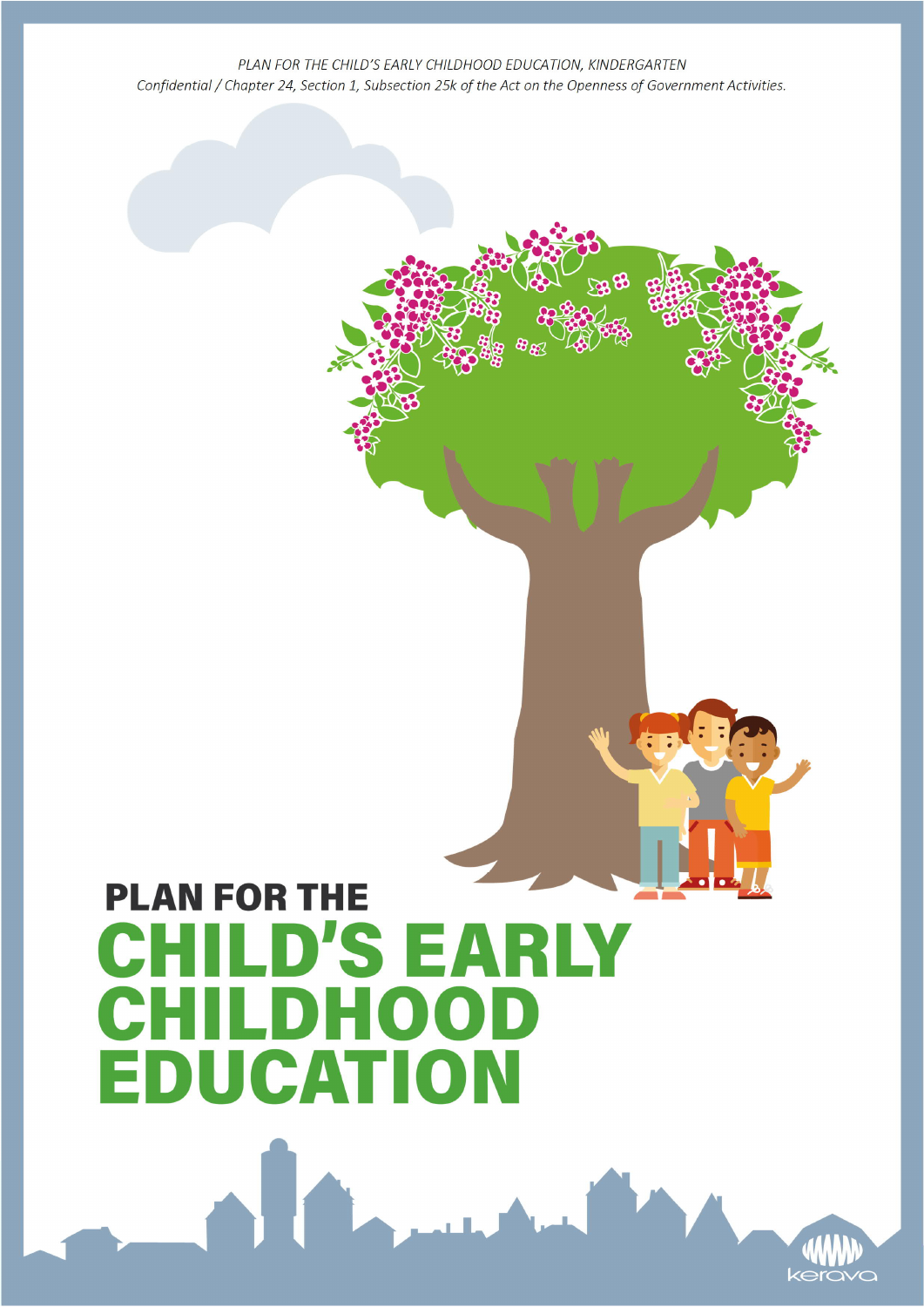**The child's early childhood education plan is made together with the child, guardian and early childhood education educator. Goals set for the pedagogic activities in early childhood education are registered in the plan.**

- The child's early childhood education plan is a pedagogic document that helps the child's guardian(s), child and early childhood education educators reflect upon the child's growth, development and learning as well as wishes and needs for early childhood education.
- The viewpoint of including the child and family is essential in early childhood education at the City of Kerava.
- The child can participate either in the entire early childhood education plan discussion or just a part of it. The discussion is meant to highlight the child's wishes, growth, development and learning in a manner suitable for the child.
- Items in attachment 1 can be used as a basis for the discussion. The child fills in attachment 1 together with their parents to assess what the child is like.
- The child's inclusion is implemented in various ways. Ways of how the child has been included at the kindergarten are registered in the early childhood education plan (section 2.2).
- In kindergarten, early childhood education plans are made around the year whenever a child joins the kindergarten. In kindergarten, the child's early childhood education plan discussion can be organised and the plan made by any educator. If possible, the child, guardians and educators will together assess how the goals in the child's early childhood education plan have been realised in pedagogic activities.
- The manager of the day care centre has the right to check who the child's guardian is in order to make the early childhood education plan. In joint custody cases, both guardians have the right to participate in the child's early childhood education plan discussion and to see and sign the child's early childhood education plan. If the child's guardian does not want to / cannot participate in the child's early childhood education discussion, this is registered in the form.
- It's enough for one guardian to sign the child's early childhood education form but, in joint custody cases, both guardians have the right to sign the form. If the guardian(s) are not reached for the child's early childhood education discussion and to sign the form, this is registered in the form.
- The early childhood education plans of all the children in the group function as a basis when making the early childhood education plan for the group. It defines how the goals of the activities, stemming from the children's wishes and needs, are realised in the group's activities.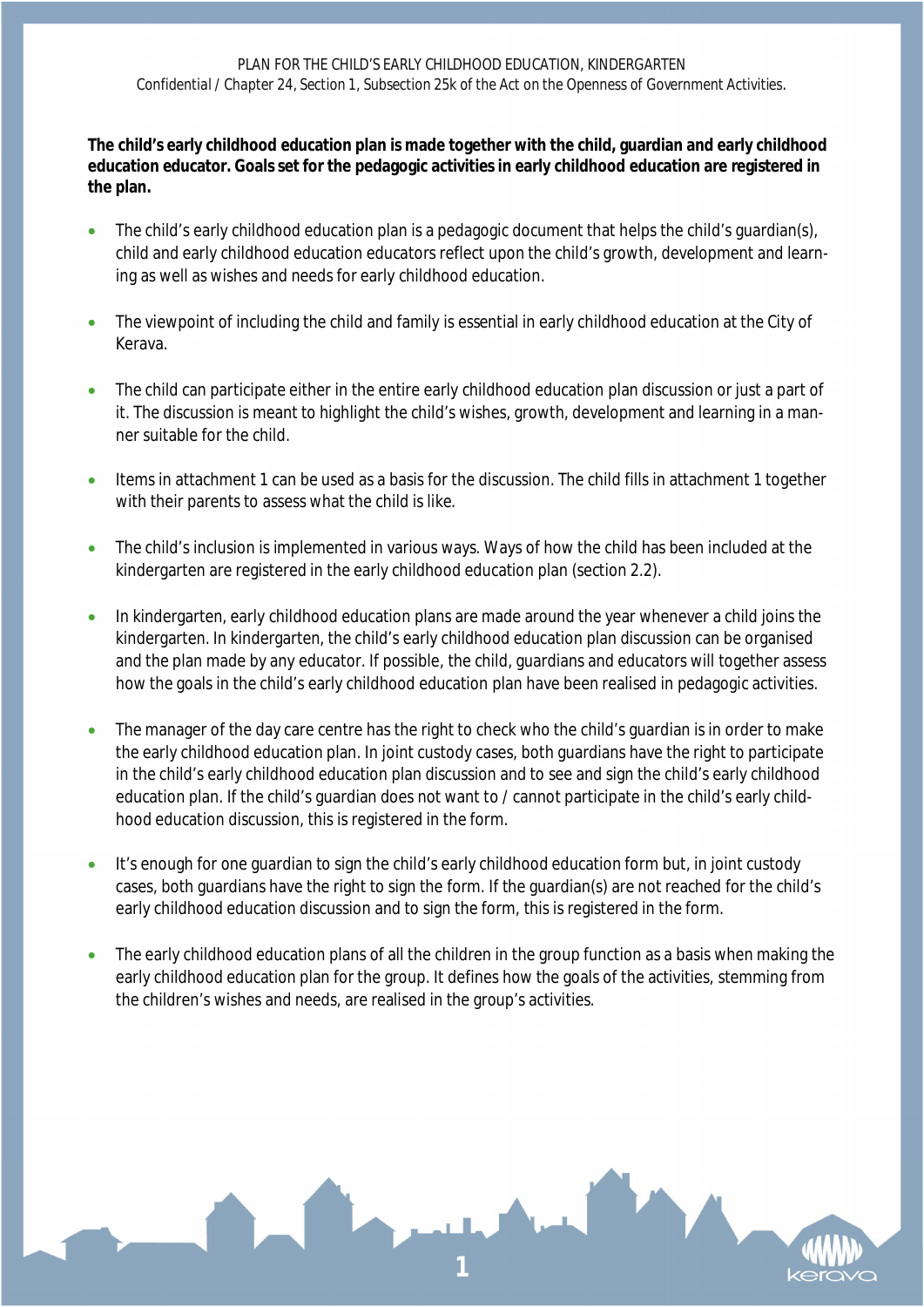- The child's early childhood education plan is stored on the City of Kerava's network drive in the kindergarten group's own folder. Attachment 1 is stored on the network drive, either transcribed in electronic form or as a scan of the original paper attachment.
- The child's early childhood education plan is archived according to the archival instructions (group letter 40/2019) for documents created in early childhood education at the City of Kerava. If necessary when, for example, a child moves to a different municipality, data is transferred according to the City of Kerava's data transfer practices for early childhood education (group letter 15/2019). The guardian's consent is not needed when transferring data internally within the City of Kerava. It's allowed to transfer data internally within the organisation of the City of Kerava without a separate data transfer permission within the framework of the legislation (group letter 15/2019).

#### **1. BASIC DATA**

| The child's name                                                | Date of birth |  |
|-----------------------------------------------------------------|---------------|--|
|                                                                 |               |  |
| Kindergarten                                                    |               |  |
| Guardian(s) / other legal representative                        |               |  |
| Contact details of the guardian(s) / other legal representative |               |  |
| Further information regarding communication                     |               |  |
|                                                                 |               |  |
|                                                                 |               |  |
|                                                                 |               |  |
|                                                                 |               |  |

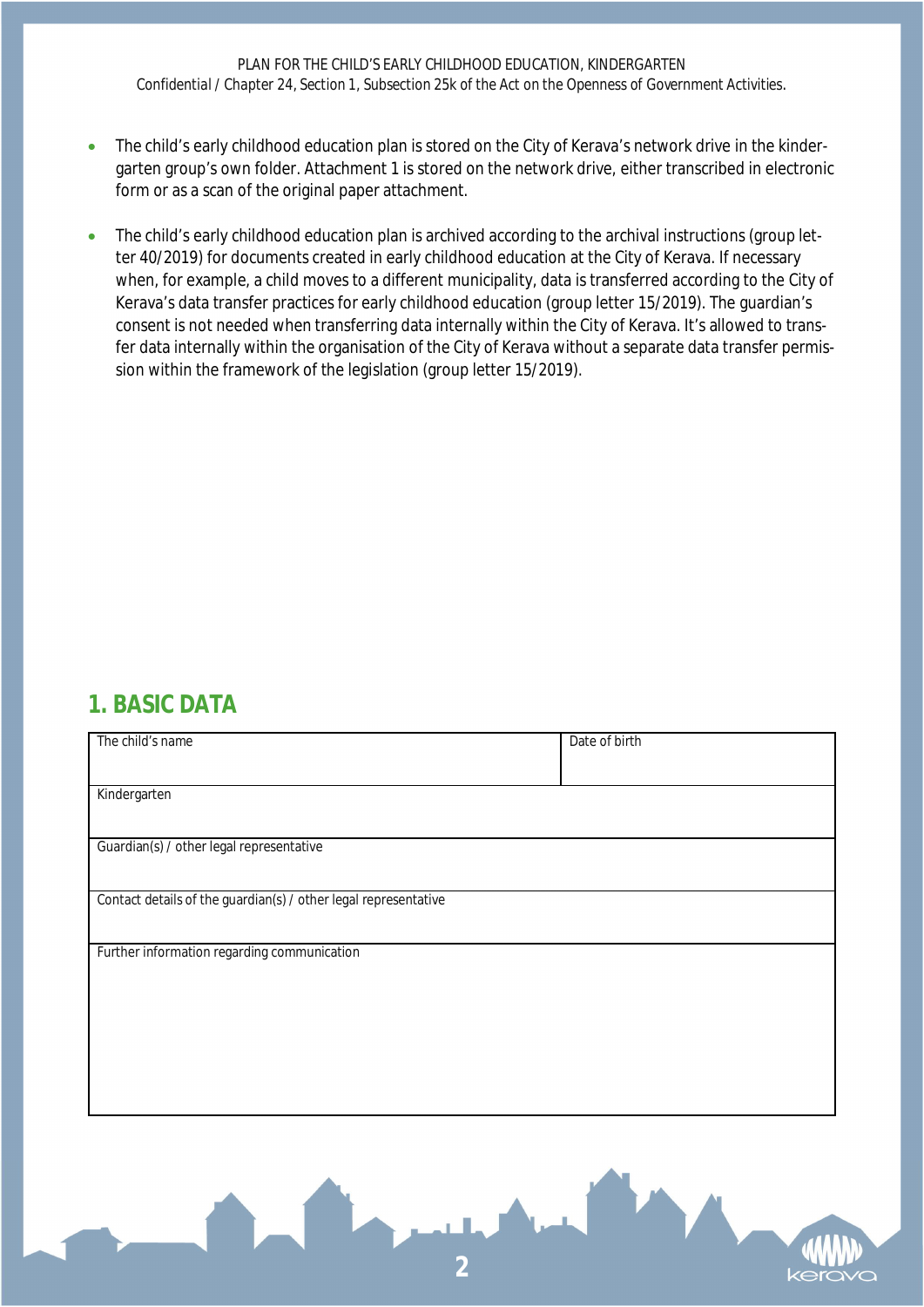## **2. DRAFTING THE CHILD'S EARLY CHILDHOOD EDUCATION PLAN**

**2.1** Participants in the discussion

**2.2** The child's wishes for kindergarten. **Instructions:** Summarise ways of including the child from attachment 1 and elsewhere. Attachment 1: This is what I'm like!

**2.3** How are the guardians' viewpoints considered and how has collaboration been organised? Language of the interpreter.

**2.4** Other noteworthy issues regarding supporting the child's wellbeing

## **3. ASSESSMENT OF HOW GOALS AND MEASURES IN THE CHILD'S POTENTIAL PREVIOUS EARLY CHILDHOOD EDUCATION PLAN HAVE BEEN REALISED**

*INSTRUCTIONS: Fill in this section if there is a previous early childhood education plan*

**3.1** Realisation of goals

**3.2** Other observations from the child's previous early childhood education plan

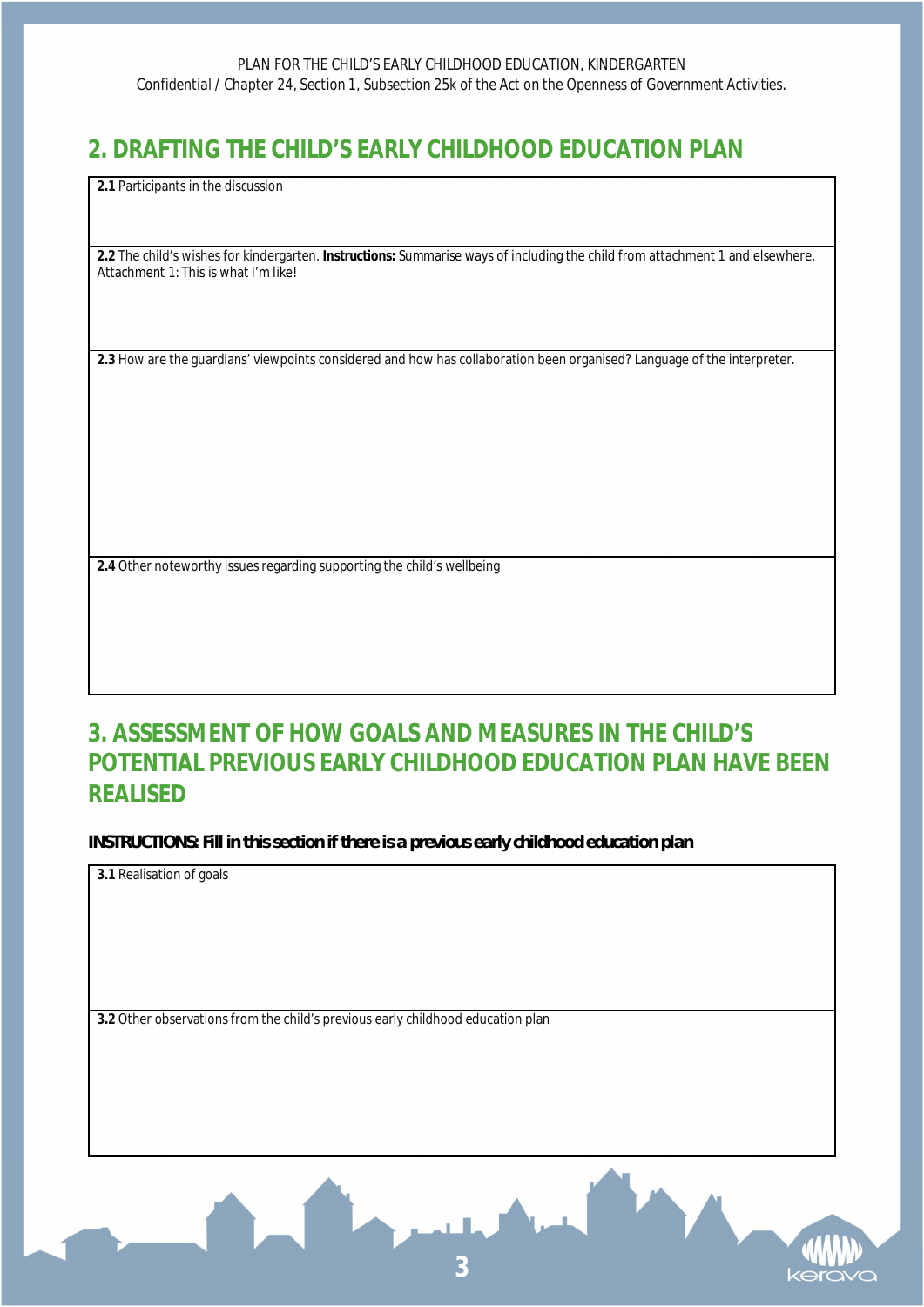## **4. THE CHILD'S STRENGTHS AND GROWTH NEEDS; HOW ARE THEY CON-SIDERED**

**4.1** The child's strengths, interests and needs; how are they considered; if possible, the child's own goal.

Trace your child's hand here and write 5 strengths and 2 growth needs on it.

| 4.2 The child's needs that should be considered when implementing pedagogic activities |      |  |
|----------------------------------------------------------------------------------------|------|--|
|                                                                                        |      |  |
| <b>Observations</b>                                                                    | date |  |
|                                                                                        |      |  |
|                                                                                        |      |  |
|                                                                                        |      |  |
| Observations                                                                           | date |  |
|                                                                                        |      |  |
|                                                                                        |      |  |
|                                                                                        |      |  |
| Observations                                                                           | date |  |
|                                                                                        |      |  |
|                                                                                        |      |  |
|                                                                                        |      |  |
|                                                                                        |      |  |